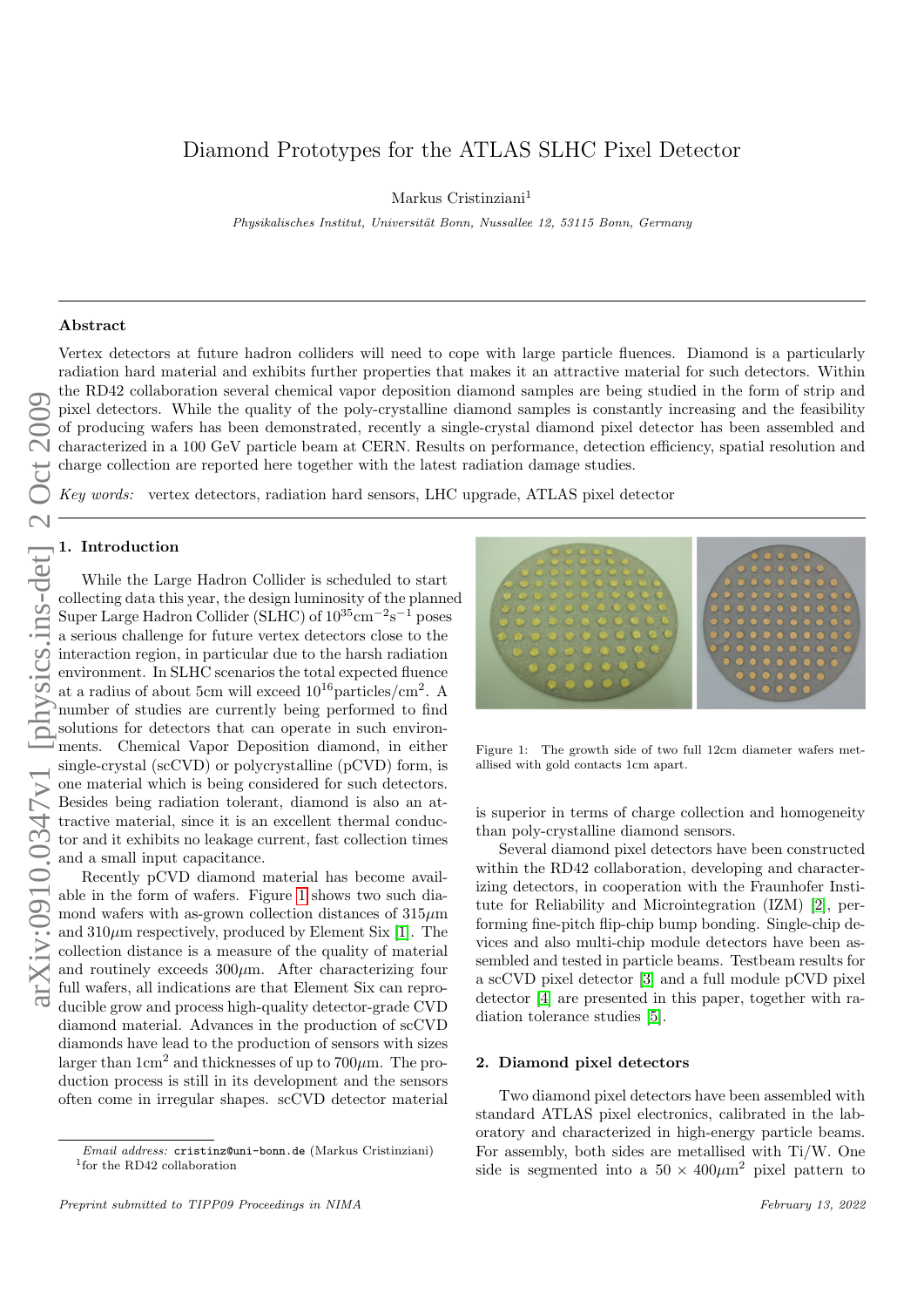match the pattern of the ATLAS pixel front-end chip (FE-I3). Solder (PbSn) bumping and flip-chipping technology at IZM has been employed to mate both parts. Figure [2](#page-1-0) shows the two assemblies, a single-chip detector, with an irregularly shaped  $395\mu m$  thick single-crystal diamond sensor (left) and a  $800\mu$ m thick full-size,  $61 \times 16.5\mu$ m<sup>2</sup> polycrystalline module with 16 front-end chips (right).



Figure 2: A scCVD single-chip (left) and a full-size pCVD diamond module connected with ATLAS pixel front-end chips through standard flip-chip bump-bonding.

<span id="page-1-0"></span>The ATLAS pixel electronics provides zero suppression in the readout with a typical threshold level of 3000-4000 electrons and a noise of 160 electrons when used with silicon detectors. As diamond sensors are basically free of leakage currents and have lower input capacitance, the sensor was operated at thresholds of about 1700 electrons with a noise level of about 130 electrons, as determined from fitting the threshold curves of the pixels (S-curves). Analog information is obtained via the in-pixel measurement of time-over-threshold (ToT) with an approximate resolution of 8 bit. The ToT calibration is obtained for every pixel individually, by fitting the ToT response to input pulses injected over a capacitance of 41.4fF.

### 3. Testbeam performance

The pCVD module has been tested in a 6 GeV electron beam at DESY. The measurements were affected by multiple scattering as reported in [\[4\]](#page-2-3). With a bias voltage of 800V a noise of 130 electrons at a threshold of ∼ 1500 electrons were measured. More than 97% of the electronics channels were operational.

The scCVD single-chip module was tested in a 100 GeV pion test beam at CERN, using the Bonn-ATLAS telescope [\[6\]](#page-2-5) as a reference for tracking and efficiency measurements. It consists of double-sided silicon microstrip detectors with  $50\mu m$  pitch. Only tracks with a single hit in each telescope plane are selected. The extrapolated spatial uncertainty at the device under test (DUT) is  $5\mu$ m.

Unlike in silicon the electric field inside good scCVD diamond is fairly uniform and thus the spatial response of the detector was uniform for bias voltages larger than 0.25  $V/\mu$ m. Due to the faster charge collection smaller cluster sizes are observed at increasing bias voltages. The measured most probable charge value (MPV) in the sensor at 400 V is 13.1 ke compatible with the expected value using the ToT charge calibration outlined in [\[3\]](#page-2-2). The measured

MPV increases with the applied bias voltage and saturate above 100 V, indicating that the charge collection is complete above these values. For full charge collection single and double hit clusters have roughly equal sharing. The overall efficiency to find a hit near a track point extrapolated on the plane of the DUT is found to be  $99.9\% \pm 0.1\%$ .

Charge collection and space point reconstruction in pCVD are affected by the grain structure and the trapping of electric charges at their boundaries which may cause horizontal polarization fields. In [\[7\]](#page-2-6) it was observed that the distribution of residuals across the sensor is not statistically distributed but exhibits regions with systematically positive or negative residuals on a scale smaller than  $100\mu$ m. To quantify this apparent clustering, the linear correlation coefficient between the residuals of all track pairs has been determined. Since each selected event has exactly one reconstructed track, pairs are formed considering tracks of two different events. The average correlation coefficients are determined in bins of the distance between the two tracks of a pair. An empirical function, a sum of a sinusoidal modulation with the periodicity of the pixel pitch with a falling exponential that accounts for the residual shifts introduced by the grain structure, was found to provide a good description of the data. In [\[7\]](#page-2-6) the data for a low-quality pCVD diamond were fit, resulting in a correlation length (the decay factor in the exponential) of  $r_c = 36 \mu m$ . Here, we repeat this measurement for the scCVD single-chip detector. Since there are no grain boundaries the device exhibits optimal charge collection and a correlation length compatible with  $0\mu$ m is observed [\[3\]](#page-2-2), indicating the absence of horizontal polarization fields. This is illustrated in Figure [3.](#page-1-1)



<span id="page-1-1"></span>Figure 3: Correlation coefficient as a function of the track distance between the tracks in two events. The lines are fits to the data in [\[7\]](#page-2-6) and [\[3\]](#page-2-2) with a functional form of an exponential term plus a damped sinusoidal, describing the pixel pitch of  $50\mu$ m.

The spatial resolution is shown in Figure [4,](#page-2-7) where the difference between the track position predicted by the telescope on the plane of the DUT (the scCVD sensor) and the reconstructed hit of the DUT device is shown for both directions of the pixel. For the hit reconstruction first only the digital information is used (light gray distribution), i.e. the pixel with the largest charge signal above